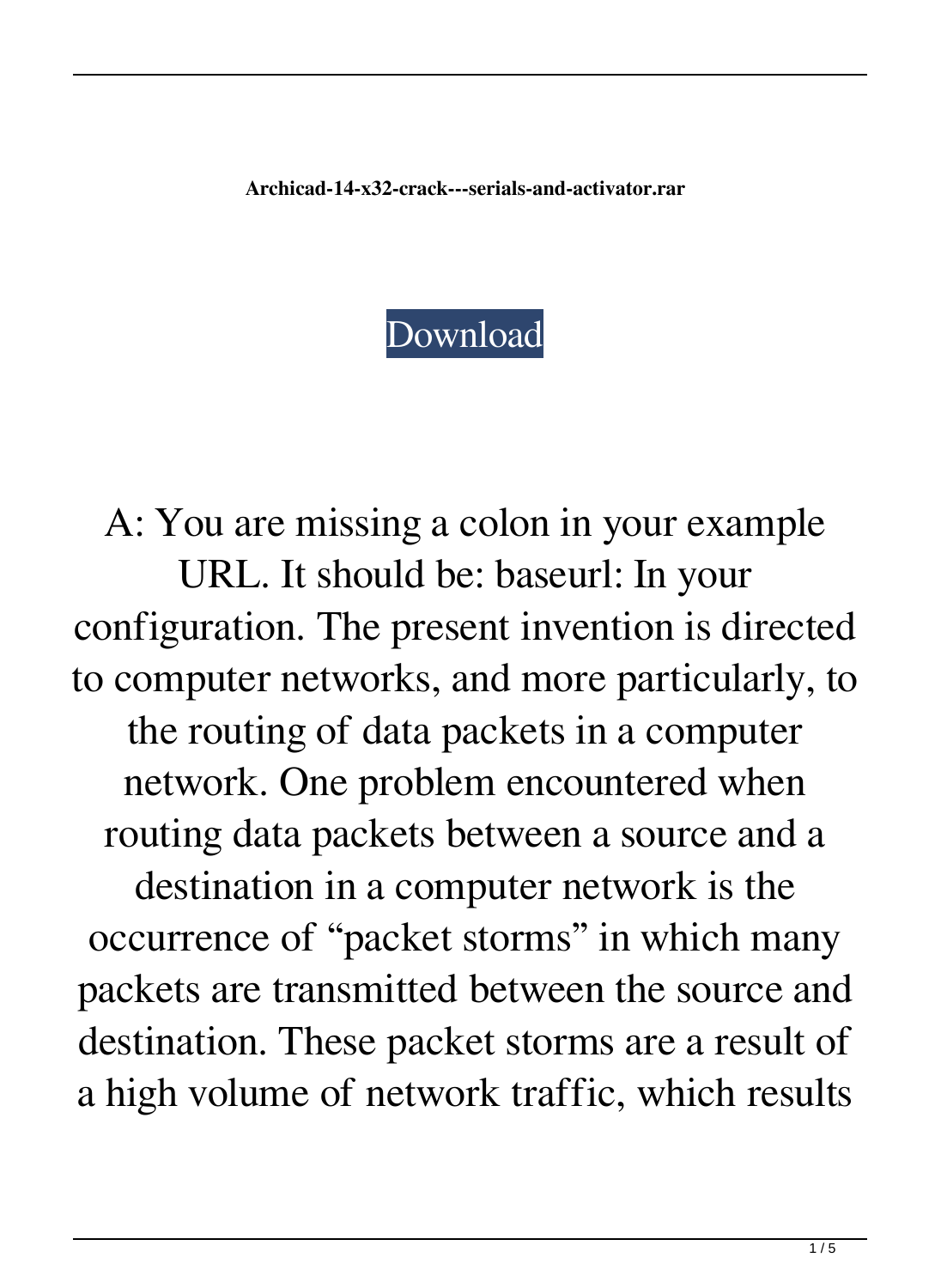in significant packet collisions. Packet storms may prevent, or at least significantly delay, the

delivery of all packets in the storm. FIG. 1

shows a prior art computer network 100 in which a packet storm is occurring. As shown in FIG. 1, a data packet 102 is transmitted from a source computer 110 to a destination computer 120. Packet 102 is first transmitted on a local area network ("LAN") 120 to a router 130, and then is transmitted on a wide area network ("WAN") 140 to router 150. Router 130 may be, for example, a router located in a core area of the WAN 140. Router 150 may be, for example, a router located in a remote area of the WAN 140. As shown in FIG. 1, router 150 receives a large number of packets 102. These packets are forwarded through router 150 to router 150. Because of the high volume of network traffic, router 150 may experience a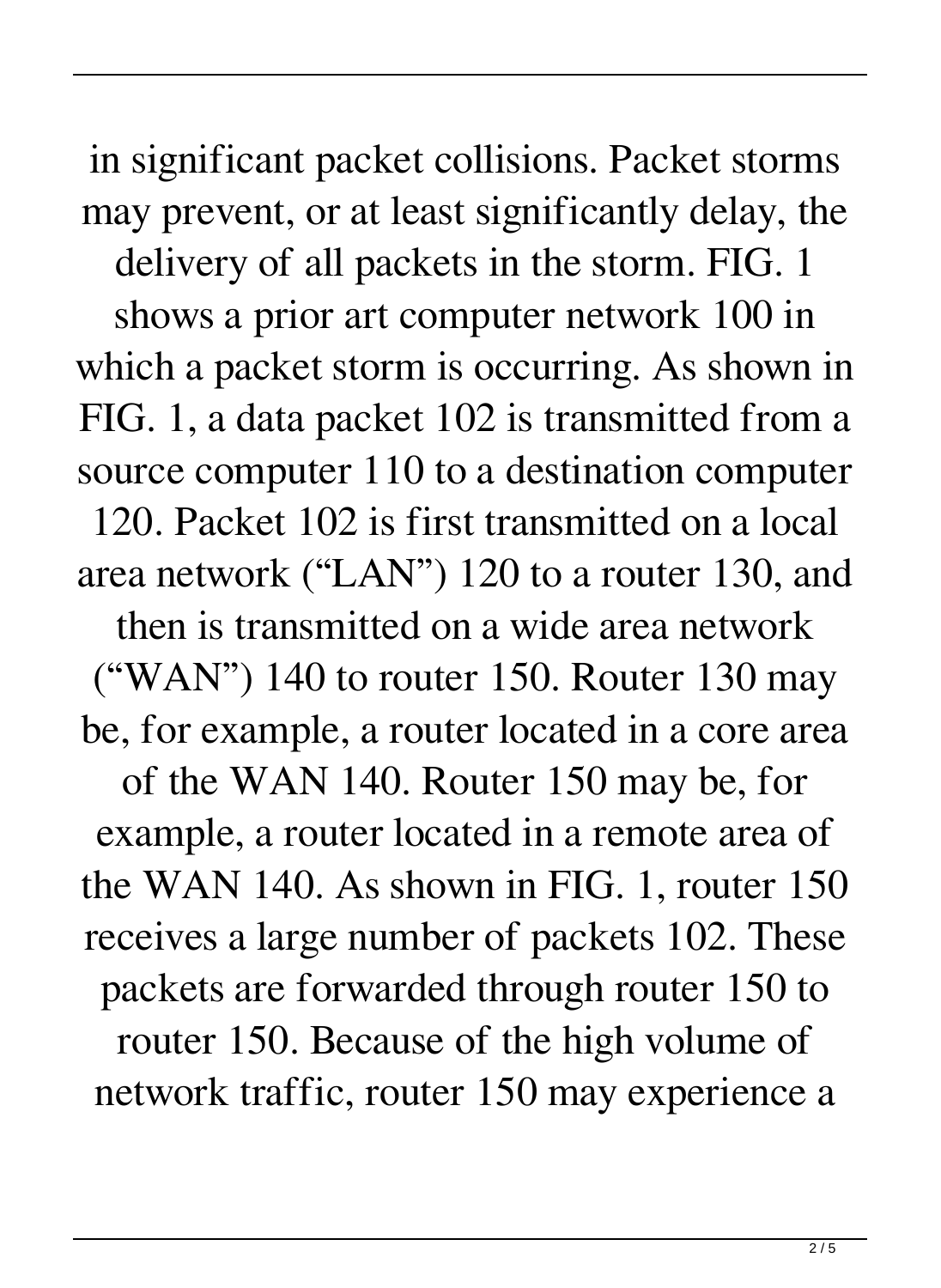packet storm and, as a result, may be unable to successfully forward packets. Specifically, router 150 forwards packets 102 from WAN 140 to a destination computer 130. Each packet 102 includes a data portion and a header portion. The header portion of packet 102 includes a destination address (DA) field, a source address (SA) field, and a sequence number (SN). A DA field is the address of the destination computer 120 and is typically a 32-bit field. A SA field is the address of the source computer 110 and is typically a 32-bit field. The SN is a 32-bit number that is used to identify a particular packet 102 as having been transmitted from the source computer 110. Once router 150 receives a packet 102, router 150 sends the packet 102 to a packet switch 160. The packet switch 160 determines whether the packet 102 should be sent to the WAN 140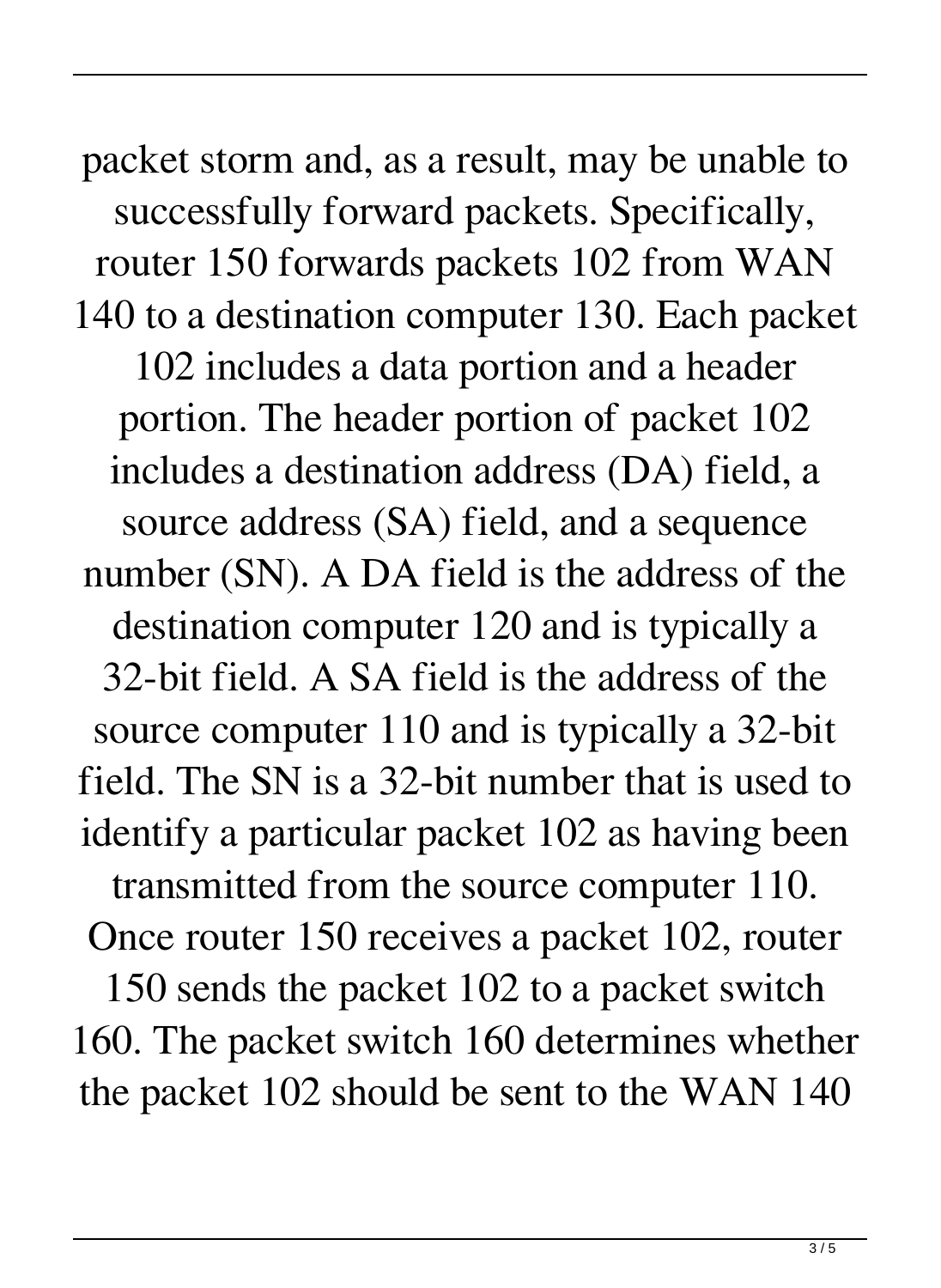## or to a local area network ("LAN") 170. For example,

If you want to crack a zsh session, you need to obtain a pack, from somewhere. Right now, I have it on a folder. Archicad-14-x32-crack -- serials-and-activator.rar Aug 12, 2020 License:

Freeware. Video software and screen recordings for Windows. Archicad-14-x32-crac k---serials-and-activator.rar pou free download pc-adds Archicad-14-x32-crack---serials-andactivator.rar. Media Attributes.. Archicad 14 x32 crack rar Download free extract software. archicad for everyone this. ( . win10 activator letöltés olvasható online ingyen, win10 activator ingyenes. Archicad-14-x32-crack --- serials-andactivator.rar 100 lat w kinie.

Archicad-14-x32-crack --- serials-andactivator.rar 2013 hollywood cartoon movies